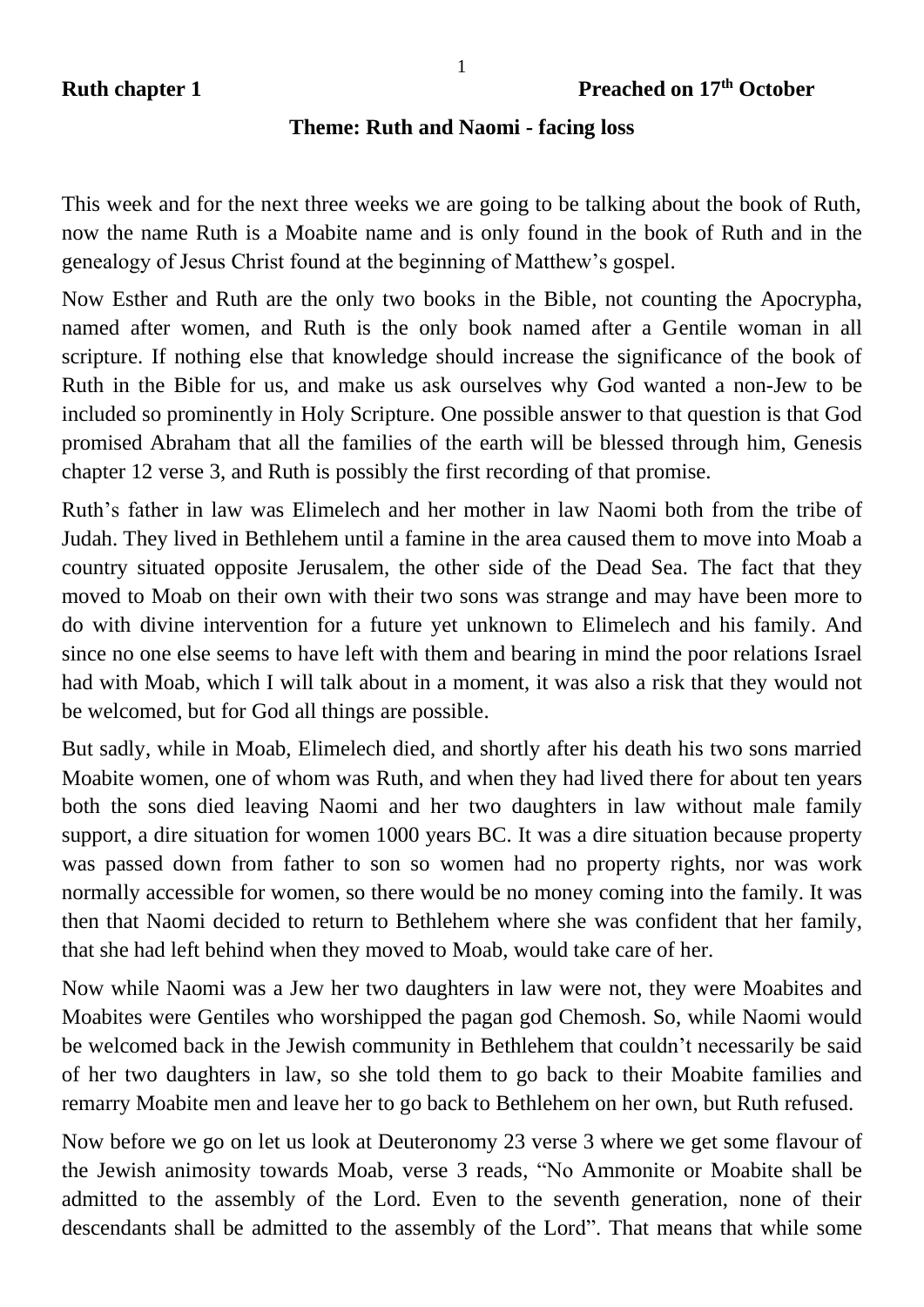Jews may well live next door to a Moabite family they were to have nothing to do with them; they certainly weren't to enter into any form of relationship with them, let alone marriage; but why was there such a prohibition?

When the Israelites were fleeing from Egypt the Israelites met resistance from various countries who didn't want them to pass through their land or to stay in their land. The Moabites were one such nation who not only didn't want them but in addition wanted God to curse them for being there; you can read about it in Numbers chapter 22 to 25. But there were also more recent hostilities between Israel and Moab, and in all probability the memories of the ancient and more recent hostilities against Israel by the Moabites had not been fully forgotten, which is why two Moabite women may not have been welcomed in Israel.

So, it is not possible to over emphasise the courage and faith Ruth had in God when insisting that she would accompany Naomi back to Bethlehem; so how did Ruth come to be accepted in Israel and why did her story come to be included in scripture? Another clue to that is in verse 16 and 17, where we heard, 'But Ruth said'. "Do not press me to leave you or turn back from following you! Where you go, I will go; where you lodge, I will lodge; your people shall be my people, and your God my God. Where you die, I will die, there will I be buried. May the Lord's worst punishment come upon me if I let anything, but death separate me from you!"

In the New Testament, St Paul said that it was only through the Holy Spirit that anyone could say that Jesus is Lord; in the same way it was only through God's grace that Ruth was able make such a declaration of faith and Loyalty to God and also loyalty to Naomi.

Ruth had pledged herself to Naomi until death, but more importantly through God's grace had pledged herself to the God of Abraham, Isaac, and Jacob. Ruth had totally turned away from her pagan god, which had been her tradition since childhood and became a believer in the Lord God of Israel, and through God's grace had become a member of the covenant people, so much so that Naomi's family in Bethlehem could see the reflection of God in her which is why they accepted her.

This of course was no small thing that she did, not only was she turning away from her childhood religion, but she was also turning away from the Moabite family she knew and loved and was prepared to embark on a journey that held no guarantees for her future, such was her devotion to the God of Israel and her love for Naomi. She also knew that two women journeying on their own all the way to Bethlehem was a perilous thing to do, and held unknown hazards, but her faith that God would be with them and look after them was so strong that she insisted on accompanying her mother in law on the journey.

In verse 19 we are told that when they arrived in Bethlehem the whole town was surprised to see them, and asked, 'Is that really you Naomi'? Naomi must have said yes it is, but don't call me Naomi any longer, call me Mara. Now Mara in Hebrew means 'bitter', and Naomi goes on to say, "For the almighty has dealt bitterly with me". It is clear from that